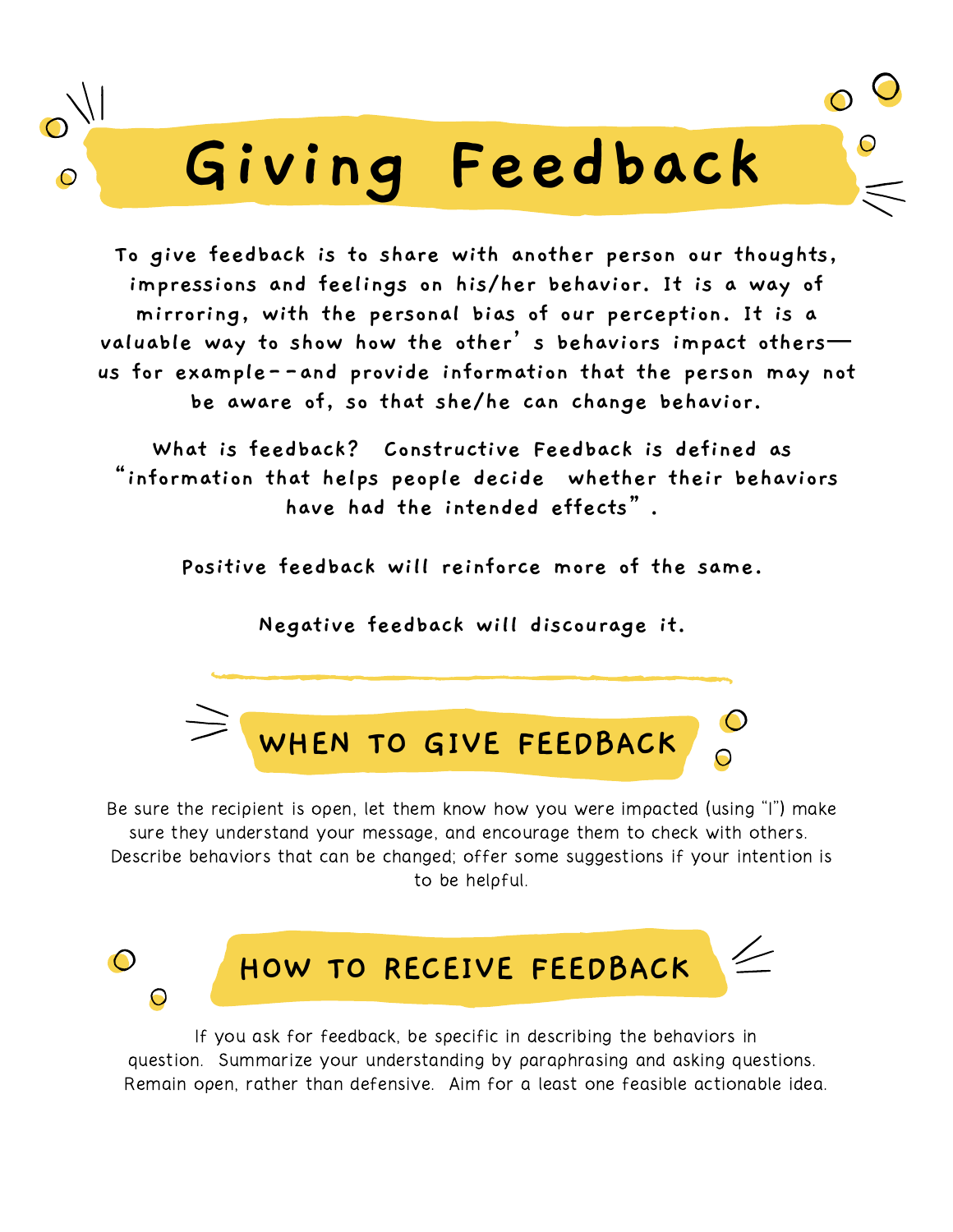## **How to Conduct a Feedback Session**



 $\cap$ 

 $\bigcirc$ 

## **Descriptive rather than evaluative**

By describing one's own reaction, it leaves the individual free to use it or not to use it as she/he sees fit. By avoiding evaluative language, it reduces the need for the individual to react defensively.

 $\bullet$ 



#### **Specific rather than general**

To be told that one is "dominating" will probably not be as useful as to be told that "just now when we were deciding the issue you did not listen to what others said and Ifelt forced to accept your arguments or face attack from you."



## **Accounts for needs of receiver and giver**

Feedback can be destructive when it serves only our own needs (our catharsis) and fails to consider the needs of the person on the receiving end.



### **Directed toward changeable behavior**

Frustration is only increased when a person is reminded of some shortcoming over which she/he has no control.



## **Solicited rather than imposed**

Feedback is most useful when the receiver has expressed the interest for it, when she/he has requested it.



#### **Well-timed**

In general, feedback is most useful when given at the earliest opportunity after the behavior in question, depending of course, on the person's readiness to hear it, and the presence of support available from others.